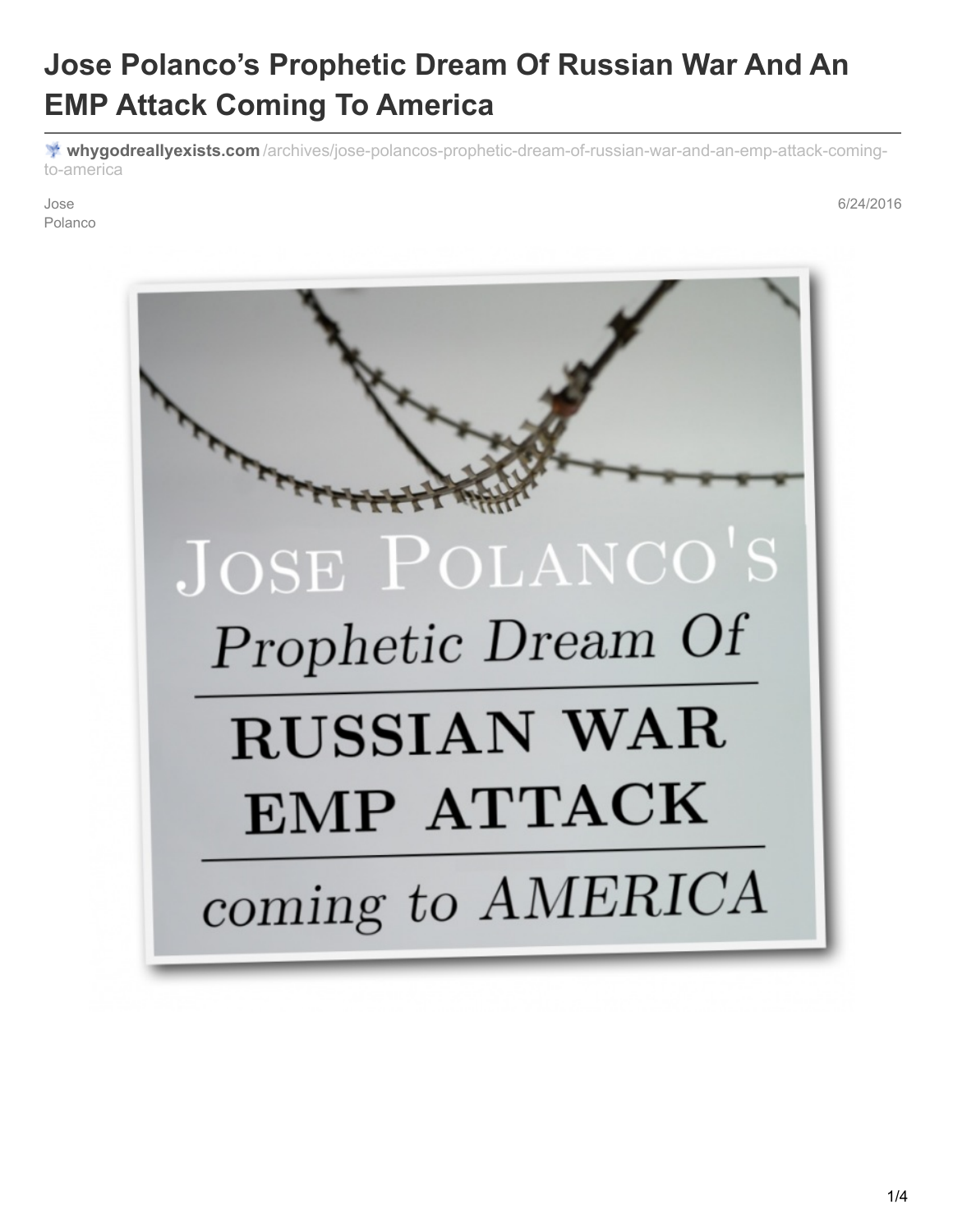## By:Jose A [Polanco](https://www.facebook.com/Neatsurf) (June 2016)

In 1973, a powerful man of God named **David Wilkerson** wrote one of the Best Selling books of all time entitled, The Vision. Today many of his Prophecies have been fulfilled, and are still unfolding right before our very own eyes in this era. In this book, he writes how several cities in the United States will be under attack and covered in fire.

In 1984, a powerful man of God from Romania named **Dumitru Duduman**, came to America to preach repentance and to announce the invasion of Russia upon the United States. This shocking, yet powerful message, soon would be heard by hundreds of thousands around the country. This nation, once known in our pledge as "One Nation Under God", has become backslidden from His ways, and has become another Sodom and Gomorrah.



In or around 1986, a man of God named **Henry Gruver**, had a vision of the invasion of America and its total destruction by the hands of the Russians and the Chinese. He saw Russia moving by sea and earth from the North, to destroy America by nerve gas and nuclear weapons. The Russians will steal materials (from our homes) and spoil the United States after destruction. The death toll of Americans will reach over 120 million, or 60 percent of the people.

Today is May 27, 2016.

I believe that today is a pivot (turning) point for the United States and upcoming Prophetic events. Keep your eyes open and be vigilant, as things are about to start heating up again.

Today, right around 4 am, I awoke from what I believe was a short Prophetic dream.

*Dream:*

I was at a military base camp on the Russian border. I saw military personnel on all sides, as far as *my eyes could see.*

In the dream, I knew that I was at the Russian border, but I was actually at Russia's military base *camp.*

From inside the camp, I looked out and saw a giant fence dividing their territory. In the dream, I *thought that they were already too close to one another, and that anything could trigger a war between them. Granted, the Lord did not reveal to me who the opposing side was. Meaning, I could not make out who Russia was head to head with, or "too close for comfort" to.*

I saw a lot of incitation, (something that incites to action; stimulation), from the outside into Russia's border and to the fence, but in my dream I was aware that Barak Obama was solely responsible for *this incitation.*

All of a sudden, I saw Arabs burning down the fence and a huge wall of smoke covered the entire air *and atmosphere.*

*Then, the unavoidable occurred. I saw a platoon of Russian military personnel approaching the fence. They were in military formation, with three high-ranking officials in front of them, all carrying* rifles. The officer in the center was the head, and the ones to the left and right of him were of a lower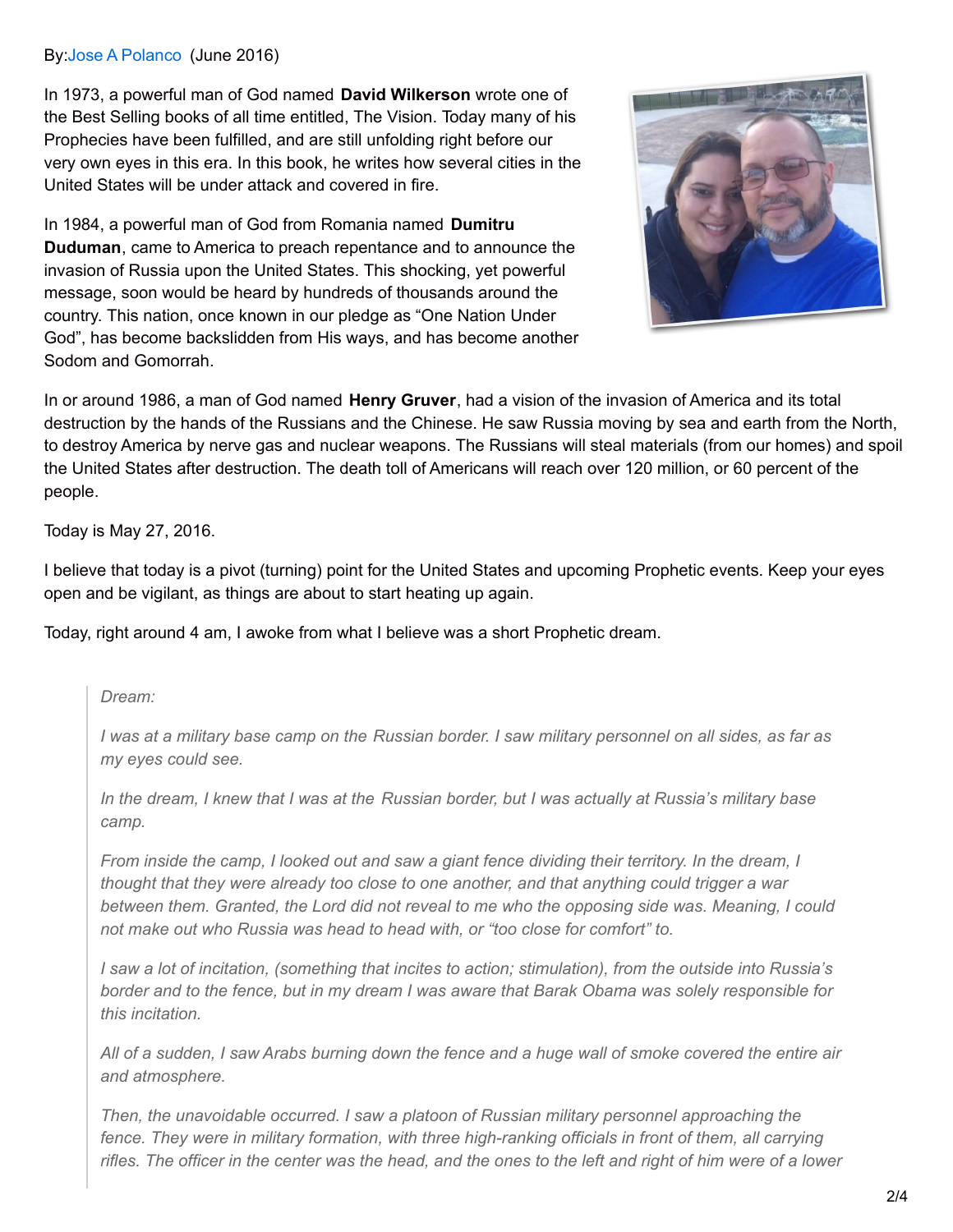*rank, but still very highly ranked as well.*

They stood in front of the fence and made a rifle drill, like the ones marines do. This was very sharp, *as if they were preparing to shoot… and indeed, they began shooting the enemy. (Again, I am not certain as to whom the enemy was, as I was not allowed to see this clearly).*

As soon as they let off the first shot, I immediately heard the siren of war at the camp, and I saw *everyone running and getting ready for war.*

I ran out, and though I was there, I had no part in anything within the dream. The best I can describe, it was as if I was a reporter in the middle of action, but like I did not really exist there.

Instantly, I was transferred, or transported, to an open field; within the dream, I knew I was in the *territory of the United States, with people I knew all around me.*

Shortly thereafter, I saw a white plane in the air with a reddish emblem on the side that I was unable *to make out.*

I then said to myself, "There it goes, they finally did it. They are going to use a WEAPON OF *INDIGNATION AGAINST THE UNITED STATES."*

*I was watching the plane entering the United States as it carried the EMP bomb.*

*I saw the United States Anti-Missile Defense System trying to destroy the plane from a very high altitude. However, it had a special shield, or some type of protection that repelled the missiles, which* did not allow direct impact with the plane. I told everyone to say goodbye to their current lifestyle *because everything was about to change forever in the USA.*

*A minute or so after, everything shut down – everything electrical, including computers, lights, vehicles, cell phones, etc. Everything immediately shut off.*

*It was at this very moment I awoke!*

The scripture the Lord gave me for this comes from Zephaniah 2:1-3:

"Gather yourselves together, yes, gather together, O undesirable nation,

Before the decree is issued, Or the day passes like chaff,

Before the Lord's fierce anger comes upon you, Before the day of the Lord's anger comes upon you! Seek the Lord, all you meek of the earth, Who have upheld His justice. Seek righteousness, seek humility.

It may be that you will be hidden in the day of the Lord's anger."

Notes:

We all know that we are in the beginning of the end of this age. The beginning of sorrows, or as man may know as birth pangs (Matthew 24:8).

I believe with all of my heart that the dispensation of grace is about to finalize. Nevertheless, I firmly believe that we are also fast approaching the biggest movement of God, the biggest revival in human history. The same as we read in Acts 2 or even bigger.

Needless to say, that the once "One Nation Under God", is now a backslidden country that have taken God and His